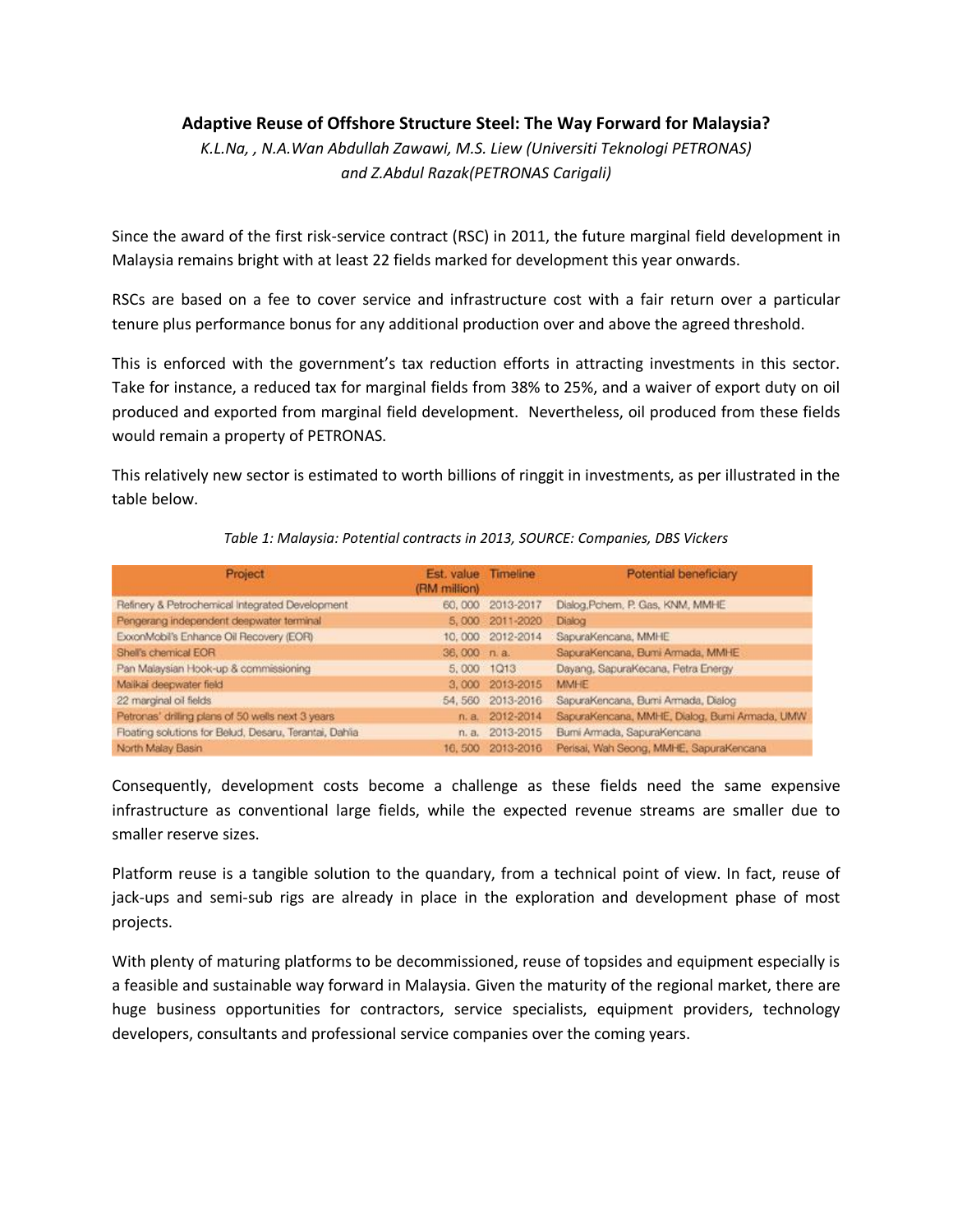## *Challenges and Considerations*

The re-use of deteriorated structural systems and equipment, understandably, gives rise to a number of issues. The following concerns could be a boon or a bane for the industry. Note that these are just part of the business considerations to be ruminated on.

- Matching existing reusable system to the production profile of a new project;
- Estimating cost for hire and sale value of the reusable system;
- Deciding between lease of system and ownership; and
- Maximizing benefits of savings in countries with different taxation procedures (for international transactions)

With apt business models in place, the practice of offshore platforms reuse in Gulf of Mexico became a commercially viable one. An estimated 30% of decommissioned topsides and 20% of the jackets are candidates for reuse. Dedicated yards, turnkey contractors and 'brokers' are common occupations associated with this sector.

Decommissioned decks, jackets and equipment are first sent onshore to be stored at yards and submitted to non-destructive testing and inspections. Next comes repairs and (or) priming as necessary and in accordance to API guidelines. Jackets are normally scrapped if they prove to be not cost effective enough to be refurbished. The restored structures and equipment are then stored for sale. Upon transaction, the buyer assumes all liability for the purchase.

Reuse allows operators to minimize the net cost of decommissioning and for the buyer, it allows a cost and time effective means of developing a new field. The following figures exemplify the conditions of a decommissioned deck, before and after refurbishment.





*Figures 1(left) and 2(right): Deck before (left) and after (right) refurbishment. Pictures copyright of Oil & Gas Journal, 1998*

The reuse practice is gradually picking up in the North Sea. In fact, the industry is regularly exceeding 97% of reuse and recycle of all materials and components recovered from decommissioned structures.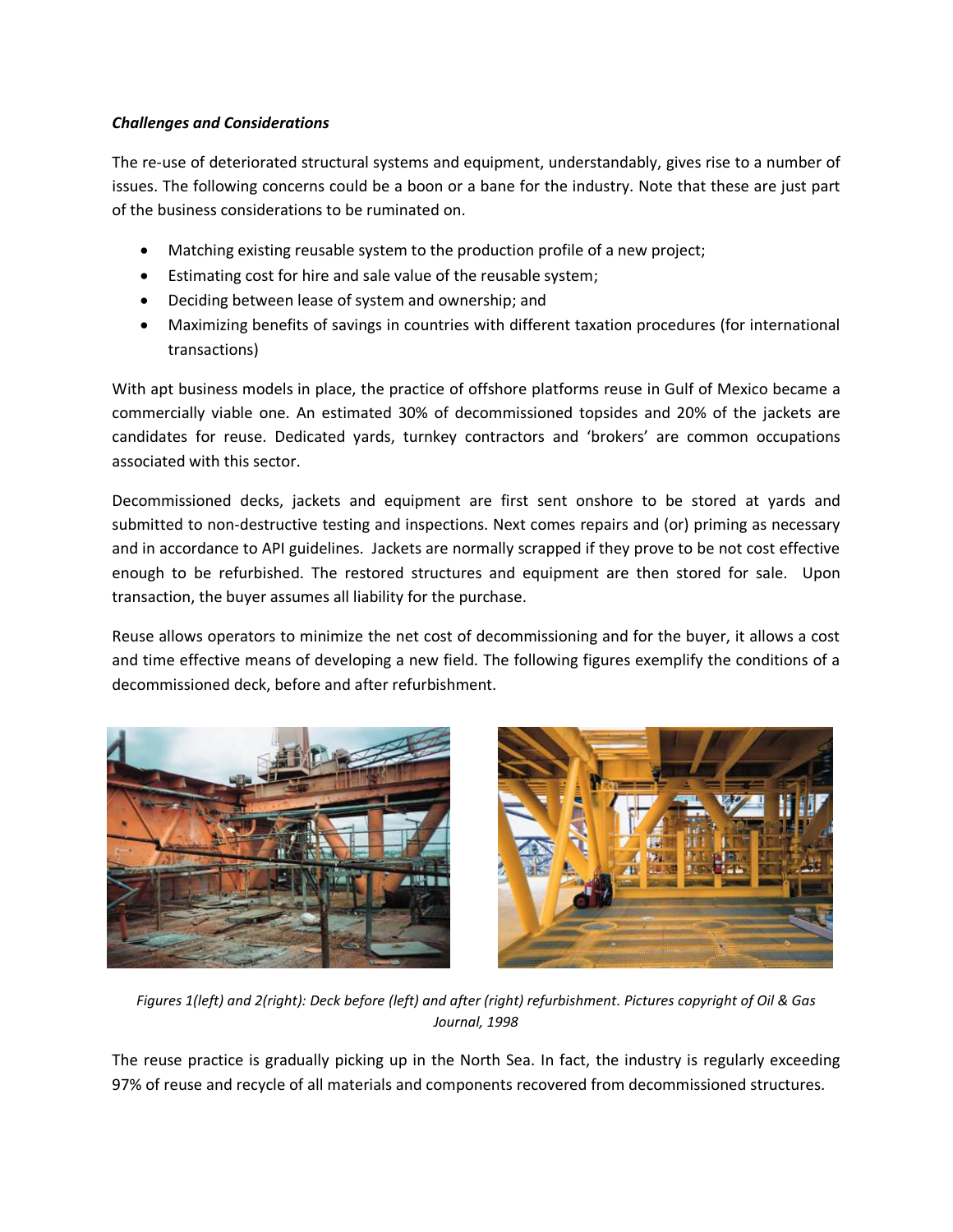Recent projects have seen sections, such as a helideck, cranes, booms, compressors or derrick, being reused in different applications. An accommodation module from a platform is modified to become an office facility at a decommissioning yard which dismantled the topsides. In 1999, the infamous Brent Spar was cut into large sections and used to form the foundations a deep water quay near Stavanger, Norway.

The reuse of complete jacket structures are understandably restricted and are more suited for usage outside of the oil and gas industry due to uncertainties surrounding their long term liability. Alternatively, if reusing a jacket or deck is deemed to be uneconomical, the next logical step would be to recycle the steel.



Figures 3 and 4 below illustrate part of the scrapping process of an 8.7-tonne module support frame.

*Figures 3(left) and 4(right): Scrap and scrap load-out. Pictures copyright of Shetland Decommissioning Consortium*

### *Conclusion*

A change of mind set is definitely imperative for platform and equipment reuse and resale to take off in this region.

Nevertheless, growth potential for recycling of offshore platform steel remains. More than half of the country's existing platforms are in ageing conditions and there are less than ten handling facilities in Malaysia with the capacity to cut up jackets for recycling. Platform fabrication experience is not necessary for receiving offshore platform scrap. Location, sufficient crane capacity and dock facilities are key elements for these yards.

Once overcome, there is a region wide market for offshore facility reuse, recycle or resale for both within the oil and gas industry and in other sectors.

Is adaptive reuse of offshore structure steel the way forward for this region?